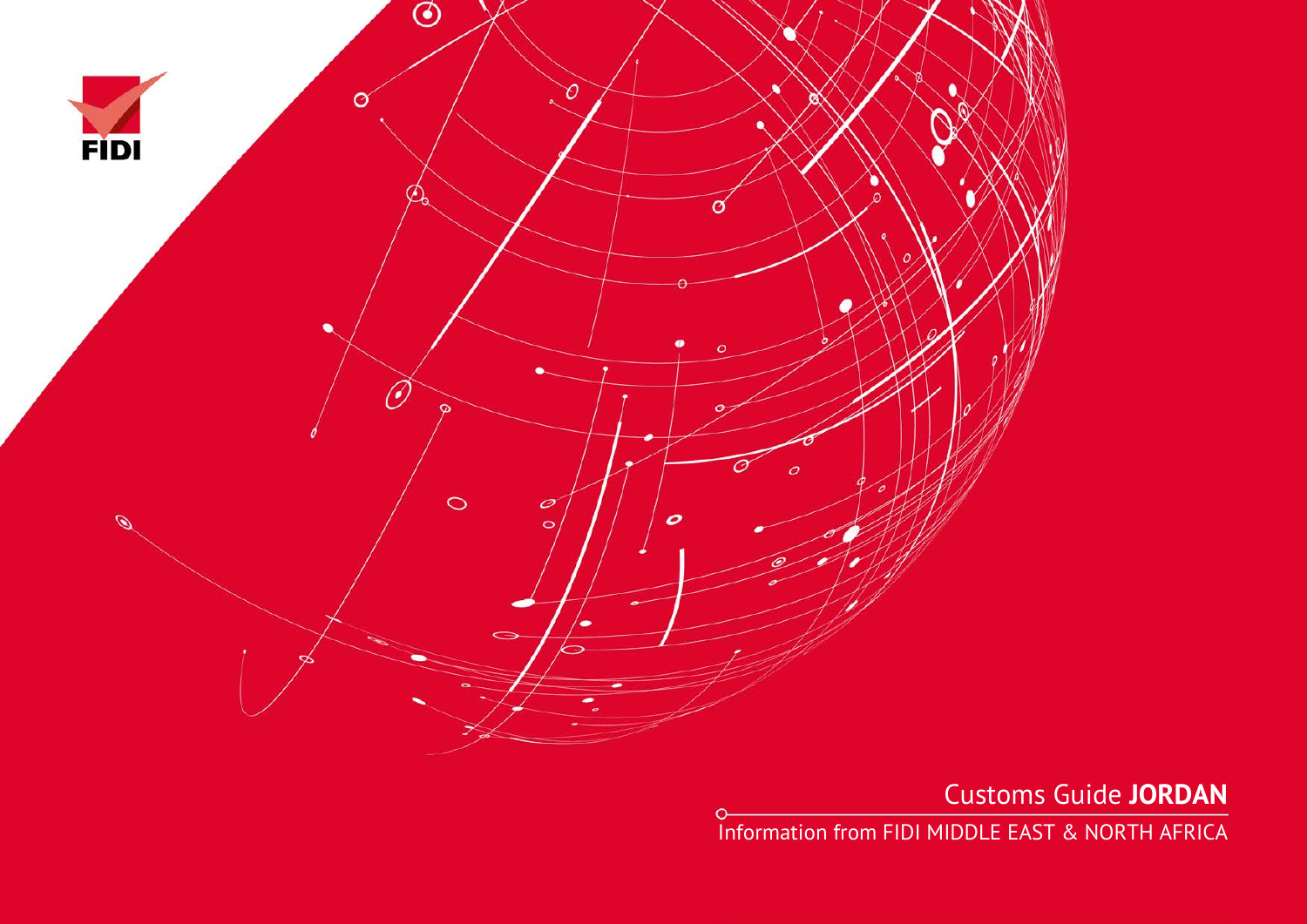## **Customs guide** JORDAN

## **The global quality standard for international moving.**

The FAIM label is your global assurance for a smooth, safe and comprehensive relocation process.





| <b>GOODS</b>                             | <b>DOCUMENTS REQUIRED</b>                                                                                                                                                                                                                                                                 | <b>CUSTOMS PRESCRIPTIONS</b>                                                                                                                                                                                                                                                                                                                                                                                                                                                                                                                                                                                                                 | <b>REMARKS</b>                                                                                                                                                                                                                                                                                                                                                                                                                                                                                                                                                                      |
|------------------------------------------|-------------------------------------------------------------------------------------------------------------------------------------------------------------------------------------------------------------------------------------------------------------------------------------------|----------------------------------------------------------------------------------------------------------------------------------------------------------------------------------------------------------------------------------------------------------------------------------------------------------------------------------------------------------------------------------------------------------------------------------------------------------------------------------------------------------------------------------------------------------------------------------------------------------------------------------------------|-------------------------------------------------------------------------------------------------------------------------------------------------------------------------------------------------------------------------------------------------------------------------------------------------------------------------------------------------------------------------------------------------------------------------------------------------------------------------------------------------------------------------------------------------------------------------------------|
| Household effects - Returning Jordanians | Export Way Bill / Instructions.<br>OBL / HBL / AWB / HAWB (telex is ok).<br>Packing List / Inventory.<br>m.<br>Copy of Consignee's Passport.<br>Authorization letter to obtain delivery order<br>on behalf of consignee, notarized by local<br>Jordanian bank.<br>• Jordanian Tax Number. | • Customs taxes/duties:<br>• On used HHG & P.E are about 52% of CIF<br>value.<br>• On electronics are about 52% of the<br>declared value of the goods.<br>• Duty free entry if:<br>1. Returning Citizens are Jordanians who<br>spent more than a year abroad. In order<br>to obtain Customs Exemption the<br>following conditions must apply as well:<br>• Never imported any Used Personal<br><b>Effects and Household Goods</b><br>None of the member in the Family<br>Book imported Used Personal Effects<br>before.<br>They must hold a valid Jordanian<br>٠<br>passport showing their national I.D.<br>number and a cancelled residence | • Duration of clearance procedures & release<br>of shipments:<br>• Air freight shipments: 2-3 working days<br>• Sea freight shipments: 7-9 working days<br>(Provided all documents are in hand and in<br>order).<br>Provided free of charges port storage are 6<br>days including arrival day for sea shipment<br>and 1 day for air shipment.<br>Exemption from duty does not apply to the<br>following:<br>• All new items and items used less than<br>30%.<br>• Musical instruments.<br>• Office equipment.<br>• Satellite equipment.<br>• Video cameras.<br>$\blacksquare$ CD's. |
|                                          |                                                                                                                                                                                                                                                                                           | permit abroad.<br>Any of the following documents must be<br>provided by the returning citizen as<br>evidence of termination of residency<br>abroad:<br>Copy of a residential legalised lease<br>contract or house ownership title in<br>Jordan.<br>Children's registration forms in<br>m.<br>Jordanian schools.<br>■ Endorsed new work contract.                                                                                                                                                                                                                                                                                             | • Facsimile machines.<br>• Amounts in excess of the permitted duty<br>free allowance per family of 2 pieces of<br>household electrical appliances.<br>Returning Jordanians and non-Diplomat<br>Foreign Individuals categories:<br>Importation of household effects should<br>take place within 6 months of owner's<br>date of entry and may arrive in several                                                                                                                                                                                                                       |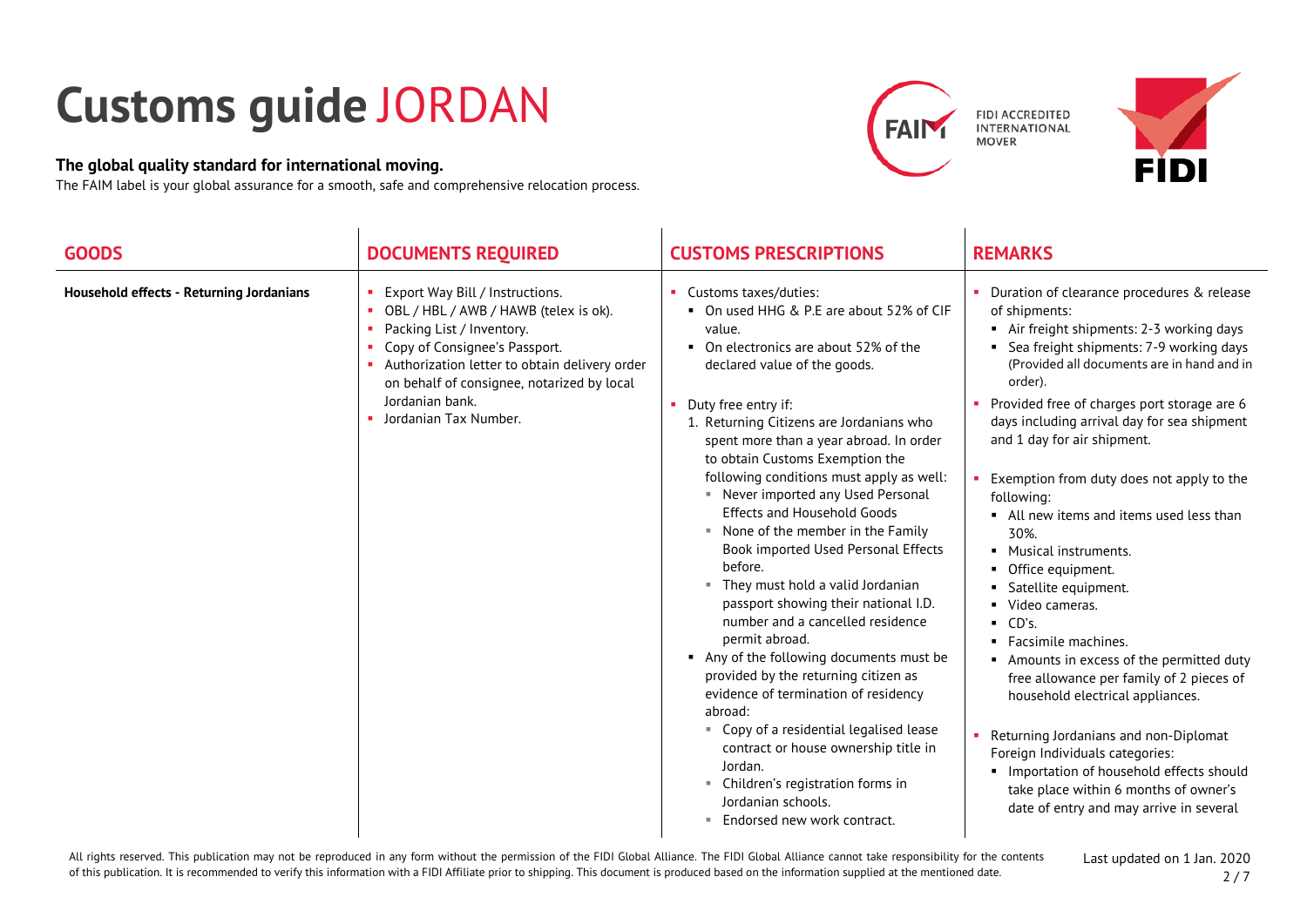| <b>GOODS</b>                    | <b>DOCUMENTS REQUIRED</b>                                                                                                                                                                                                                                                                                                       | <b>CUSTOMS PRESCRIPTIONS</b>                                                                                                                                                                                                                                                                                      | <b>REMARKS</b>                                                                                                                                                                                                                                                                                                                                                                                                                                                                                                                                                                                                                                                                                                                                                                                                                                                                                                                                                                                                                                                                                                             |
|---------------------------------|---------------------------------------------------------------------------------------------------------------------------------------------------------------------------------------------------------------------------------------------------------------------------------------------------------------------------------|-------------------------------------------------------------------------------------------------------------------------------------------------------------------------------------------------------------------------------------------------------------------------------------------------------------------|----------------------------------------------------------------------------------------------------------------------------------------------------------------------------------------------------------------------------------------------------------------------------------------------------------------------------------------------------------------------------------------------------------------------------------------------------------------------------------------------------------------------------------------------------------------------------------------------------------------------------------------------------------------------------------------------------------------------------------------------------------------------------------------------------------------------------------------------------------------------------------------------------------------------------------------------------------------------------------------------------------------------------------------------------------------------------------------------------------------------------|
|                                 |                                                                                                                                                                                                                                                                                                                                 | Letter of termination of employment<br>or the resignation abroad, or visa<br>cancelation.<br>2. The household effects have been owned<br>and used abroad by the owner and for his<br>continued personal use.<br>3. Effects are used more than 30% (extent<br>of use is normally assessed by Customs<br>officers). | shipments. Owner should be physically<br>present in Jordan at time of customs<br>clearance.<br>• All shipments are subject to full physical<br>customs inspection. The presence of<br>owner is a MUST in order to answer any<br>of the inspector's questions. If any item is<br>locked, keys should be available.<br>• Video and audiocassettes, books,<br>magazines, records & CD's are subject to<br>censorship by the Press & Publications<br>Department and should be packed<br>separately and marked.<br>• Cordless telephones will be inspected by<br>the Telecommunications Department. If<br>specifications are not within the<br>permitted criteria, the telephone will be<br>confiscated or the owner has to re-export<br>it at his own expense.<br>• Satellite equipment requires the approval<br>of Radio & TV Corp.<br>" Therefore, the equipment's catalogue<br>should be made available & removed<br>from the shipment for physical check.<br>As this usually takes some time, a<br>separate customs formality will have<br>to be made at owner's cost.<br>" Items found unsuitable will be<br>confiscated. |
| Non Diplomat Foreign Individual | Export Way Bill / Instructions.<br>OBL / HBL / AWB / HAWB (telex is ok).<br>Packing list / Inventory.<br>$\mathbf{H}$<br>Copy of Consignee's Passport.<br>Authorization letter to obtain delivery order<br>on behalf of consignee, notarized by local<br>Jordanian Bank or Solicitor.<br>• Authorization Letter to proceed with | Custom taxes/duties:<br>• On used HHG & P.E. are about 52% of CIF<br>value.<br>• O electronics are about 52% of the<br>declared value of the goods.                                                                                                                                                               | • The same above regulations apply.                                                                                                                                                                                                                                                                                                                                                                                                                                                                                                                                                                                                                                                                                                                                                                                                                                                                                                                                                                                                                                                                                        |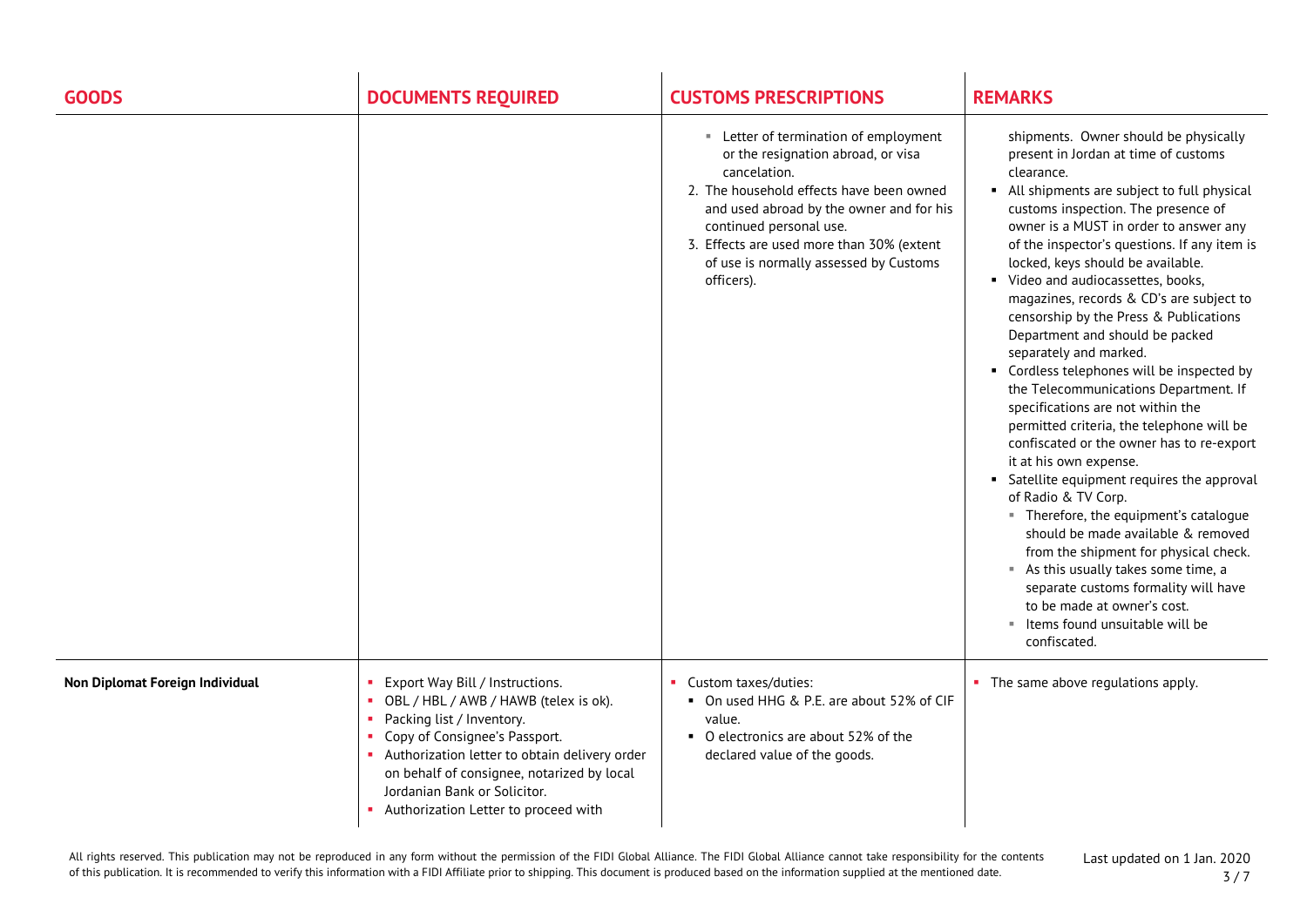| <b>GOODS</b>                          | <b>DOCUMENTS REQUIRED</b>                                                                                                                                                                                                                                                                                                                                                        | <b>CUSTOMS PRESCRIPTIONS</b>                                                                                                                                                                                                                                                                                    | <b>REMARKS</b>                                                                                                                                                                                                                                                                                                                                                                                                               |
|---------------------------------------|----------------------------------------------------------------------------------------------------------------------------------------------------------------------------------------------------------------------------------------------------------------------------------------------------------------------------------------------------------------------------------|-----------------------------------------------------------------------------------------------------------------------------------------------------------------------------------------------------------------------------------------------------------------------------------------------------------------|------------------------------------------------------------------------------------------------------------------------------------------------------------------------------------------------------------------------------------------------------------------------------------------------------------------------------------------------------------------------------------------------------------------------------|
|                                       | clearance of shipment on behalf of<br>Consignee notarized by local Jordanian Bank<br>or Solicitor.<br>Jordanian Tax Number.                                                                                                                                                                                                                                                      |                                                                                                                                                                                                                                                                                                                 |                                                                                                                                                                                                                                                                                                                                                                                                                              |
| Diplomats Removals (& motor vehicles) | Original OBL/AWB or Telex release.<br>Franchise letter.<br>• Obtained by Embassy on behalf of the<br>Diplomat from the Ministry of<br>Finance/Customs through the Ministry of<br>Foreign Affairs.<br>• 2 authorization letters to obtain delivery<br>order and custom clear on behalf of<br>consignee.<br>Packing list / Inventory.<br>Passport copy.<br>• Jordanian Tax Number. | Duty free entry.<br>• 2 litres of alcohol per shipment is accepted<br>and the rest is subject to duties and taxes of<br>200% of actual value.<br>• The same should be listed in separate<br>packing list.<br>• Diplomats should contact their Embassy<br>to check if any customs exemption would<br>be allowed. | A diplomat must be in Jordan prior to his/her<br>HHG arrival, with at least one month.<br>Diplomats need to register with the Ministry<br>of Foreign Affairs through their Embassy in<br>order to be granted the exemption status of<br>custom duties and taxes on their HHG &<br>cars.<br>Embassy employees who do not hold a<br>diplomatic customs status are customs<br>exempted but are subject to actual<br>inspection. |
| <b>Expatriates</b>                    | Export Way Bill / Instructions.<br>OBL / HBL / AWB / HAWB.<br>Packing list / Inventory.<br>Copies of Consignee's Passport.<br>• 2 authorization letters to obtain delivery<br>order and custom clear on behalf of<br>consignee, notarized by local Jordanian bank<br>or a solicitor.<br>Jordanian Tax Number.<br>Custom's Exemption if applicable.                               | Custom taxes/duties:<br>• On used HHG & P.E. are about 52% of CIF<br>value.<br>• On electronics are about 52% of the<br>declared value of the goods.<br>Exemption from Custom taxes/duties:<br>Unless transferee's organisation has a<br>special agreement with any governmental<br>party.                      | • If expatriates have the chance to be<br>exempted from Duties & Taxes, their<br>shipment should arrive at least one month<br>after their arrival to Jordan in order for the<br>Exemption to be ready on time.                                                                                                                                                                                                               |
| <b>Motor vehicles</b>                 | OBL.<br>Ownership title.<br>Valid motorcar licence.<br>• Valid driving license.                                                                                                                                                                                                                                                                                                  | Subject to duty and VAT taxes.                                                                                                                                                                                                                                                                                  | • Importation of motor vehicles older than<br>five years is NOT allowed at present.<br>• Passenger cars operating on diesel are NOT<br>ALLOWED.<br>• If the consignee is duty exempt (i.e. a<br>diplomat) then the car would be tax exempt<br>as well.<br>• If the consignee is a taxed foreigner<br>importing a car in his/her name, then the                                                                               |

All rights reserved. This publication may not be reproduced in any form without the permission of the FIDI Global Alliance. The FIDI Global Alliance cannot take responsibility for the contents of this publication. It is recommended to verify this information with a FIDI Affiliate prior to shipping. This document is produced based on the information supplied at the mentioned date.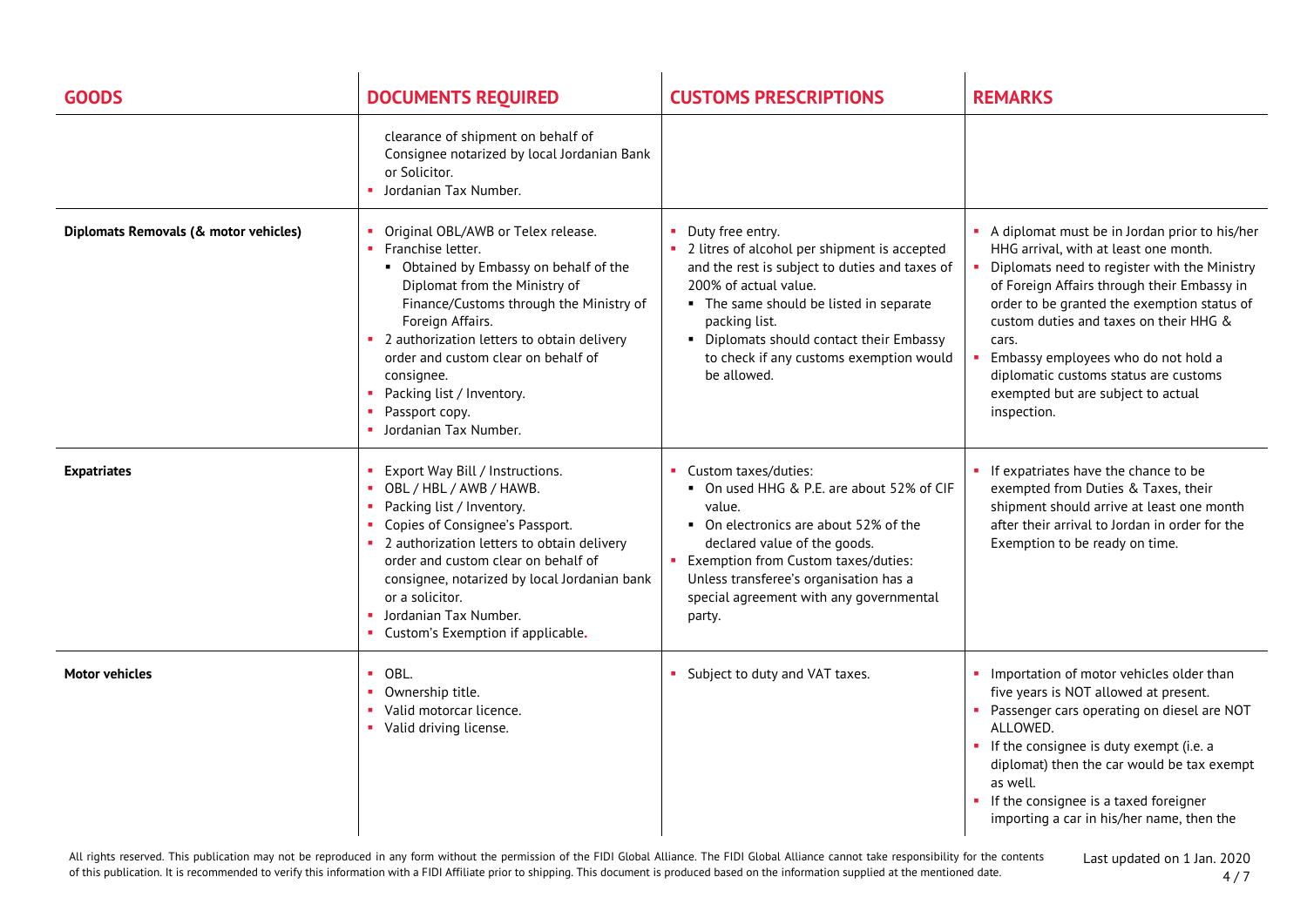| <b>GOODS</b>            | <b>DOCUMENTS REQUIRED</b>                                                                                                                                                                  | <b>CUSTOMS PRESCRIPTIONS</b>                                                                                                                                                                                                                                                                                                                                                                                                                                                                                 | <b>REMARKS</b>                                                                                                                                                                                                                                                                                                                                                                                                                                                                        |
|-------------------------|--------------------------------------------------------------------------------------------------------------------------------------------------------------------------------------------|--------------------------------------------------------------------------------------------------------------------------------------------------------------------------------------------------------------------------------------------------------------------------------------------------------------------------------------------------------------------------------------------------------------------------------------------------------------------------------------------------------------|---------------------------------------------------------------------------------------------------------------------------------------------------------------------------------------------------------------------------------------------------------------------------------------------------------------------------------------------------------------------------------------------------------------------------------------------------------------------------------------|
|                         |                                                                                                                                                                                            |                                                                                                                                                                                                                                                                                                                                                                                                                                                                                                              | vehicle can be imported on a temporary<br>entry basis for a period up to 6 months with<br>a renewal every 3 months. After the<br>temporary period, the car would have to<br>leave the country or the owner would have<br>to pay full customs duties.<br>• If the consignee is a returning Jordanian<br>then s/he would have to pay customs duties<br>in all cases, unless the same car was<br>exported earlier from Jordan (all customs<br>duties paid) and is now being re-imported. |
| Pets and live animals   | $\blacksquare$ AWB.<br>• Owner / birth certificate (Registration<br>certificate).<br>• Health certificate.<br>Vaccination certificate.<br>٠<br>• Import license from Agriculture Ministry. | Duty free entry.                                                                                                                                                                                                                                                                                                                                                                                                                                                                                             |                                                                                                                                                                                                                                                                                                                                                                                                                                                                                       |
| <b>Prohibited items</b> |                                                                                                                                                                                            | • Arms, ammunition.<br>Drugs and narcotics.<br>• Pornographic literature, films and<br>photographs.                                                                                                                                                                                                                                                                                                                                                                                                          |                                                                                                                                                                                                                                                                                                                                                                                                                                                                                       |
| <b>General Comment</b>  |                                                                                                                                                                                            | Exemption from Customs duties does not<br>apply to the following:<br>All new items.<br>• Electric appliances not more than two<br>pieces of each type, excluding the<br>following items where exemption shall<br>cover only one piece of each type:<br>" Normal Video Cameras (highly<br>technological ones are prohibited and<br>maybe held under Militaries Custody).<br>Personal Office Equipment.<br><b>Satellite Receivers and all accessories</b><br>(Dish, Signal receiver).<br>■ Musical Appliances. |                                                                                                                                                                                                                                                                                                                                                                                                                                                                                       |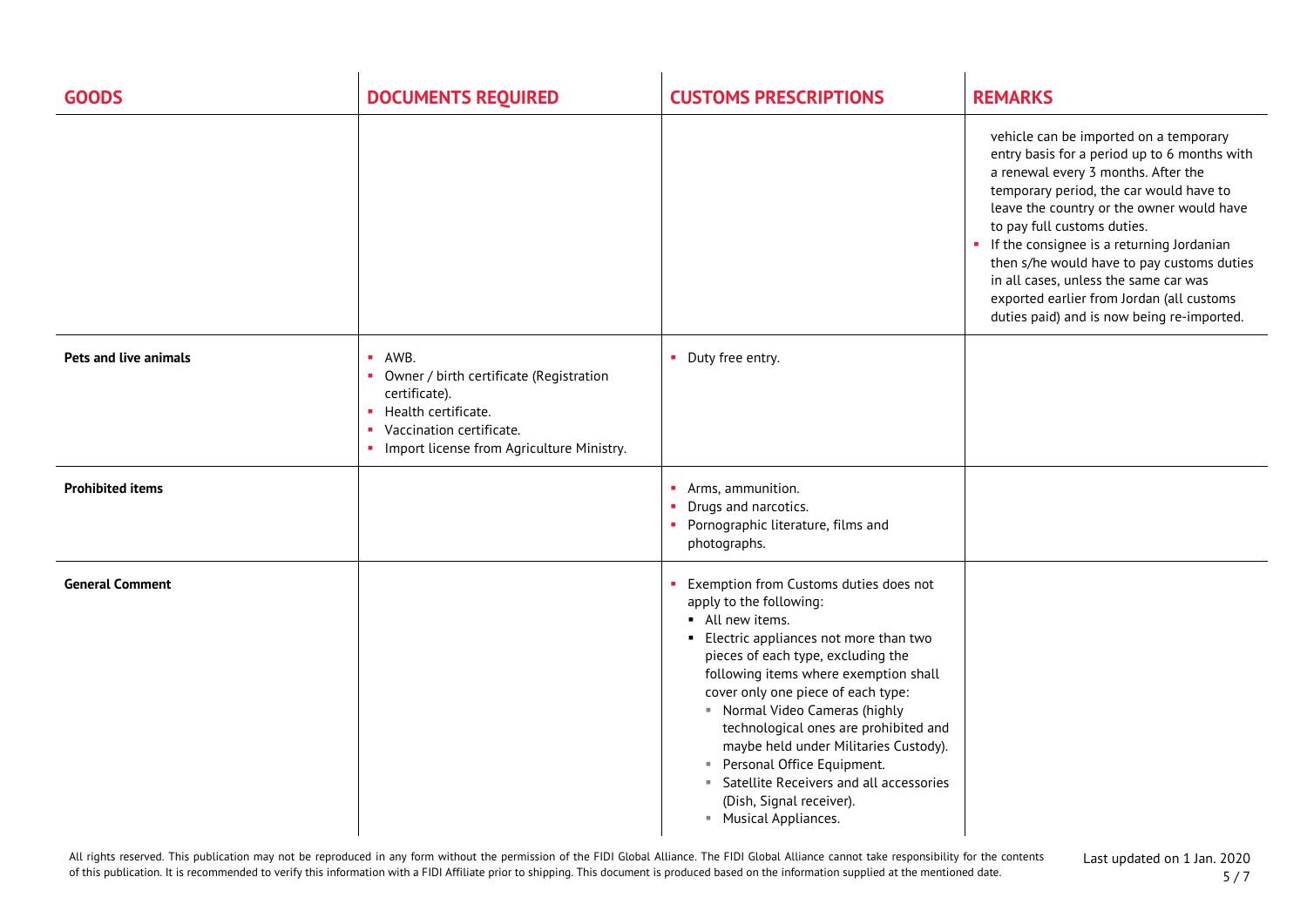| <b>GOODS</b> | <b>DOCUMENTS REQUIRED</b> | <b>CUSTOMS PRESCRIPTIONS</b>                                                                                                                                                                                                                                                                                                                           | <b>REMARKS</b> |
|--------------|---------------------------|--------------------------------------------------------------------------------------------------------------------------------------------------------------------------------------------------------------------------------------------------------------------------------------------------------------------------------------------------------|----------------|
|              |                           | Personal computer.<br>2 litres of alcohol per shipment is<br>л.<br>accepted and the rest is subject to<br>duties and taxes of 200% of actual<br>value. The same should be listed in<br>separate packing list. That rule is also<br>applicable for diplomats who should<br>contact their Embassy to check if any<br>customs exemption would be allowed. |                |